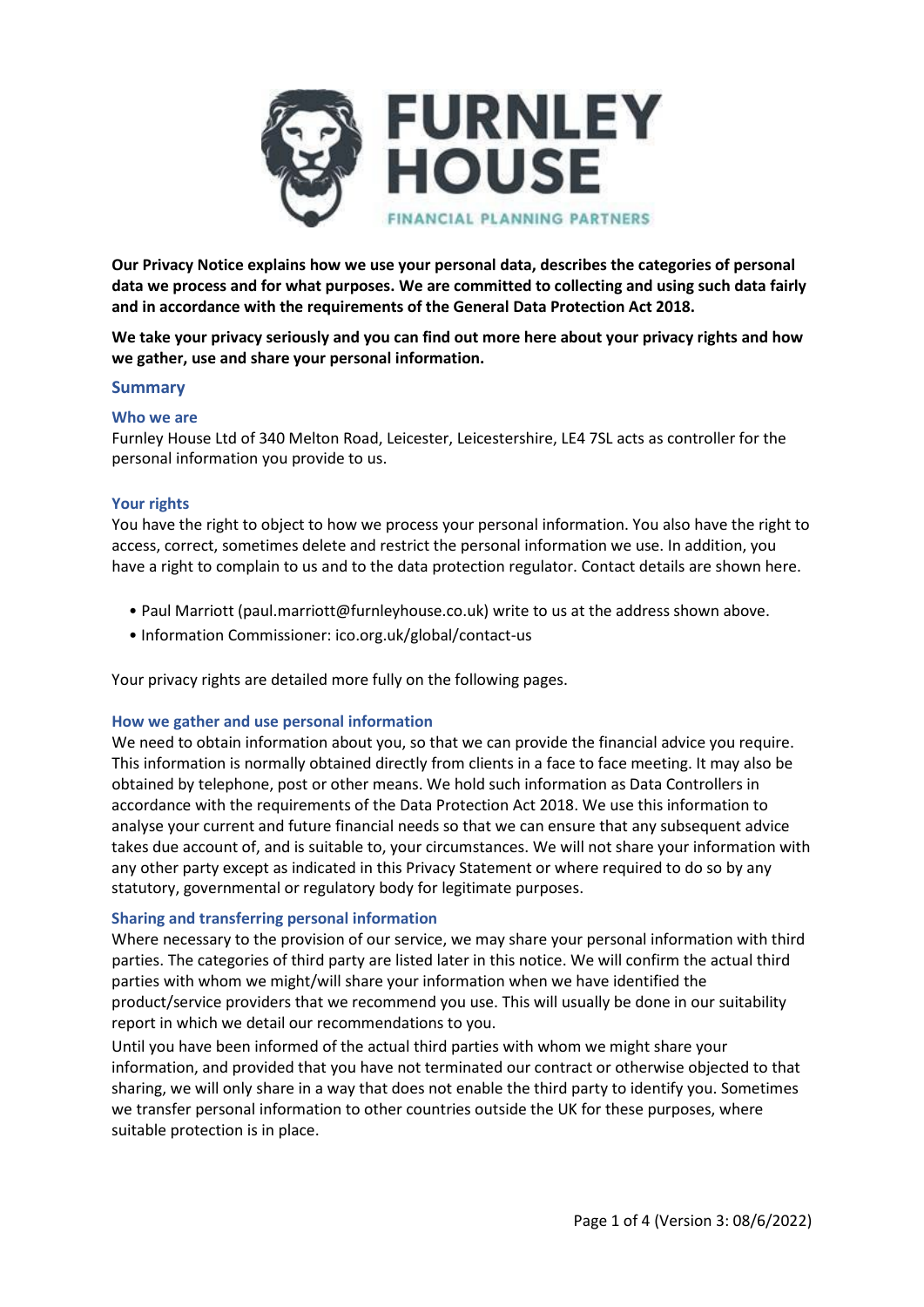

## **Keeping personal information**

We keep your personal information securely for as long as we need to for the purpose of providing you with financial advice under the terms of our service/fee agreement (contract) or for as long as we are required to by relevant regulations.

## **Legal basis for collecting/processing information**

The legal basis on which most of the information that you provide will be collected and processed is to enable us to provide the financial advice that we have agreed you require.

However, some types of information require your explicit consent. In particular, in relation to any adverse health history you might have. We will seek your consent if required.

Where you have given us consent, you have the right to withdraw it at any time.

## **Full Privacy Notice**

## **Introduction**

We take your privacy seriously and you can find out more here about your privacy rights and how we gather, use and share your personal information.

### **Your Privacy Rights**

You have the right to see what personal information we hold about you and you can ask us to correct inaccuracies, delete or restrict personal information or ask for some of your personal information to be provided to someone else. You have the right to object to how we use your personal information. If you need to contact us in relation to any of your rights or wish to make a complaint about how we have used your personal information directly to us or to the Information Commissioner's Office, you can use the contact details indicated on the first page of this notice.

- **Right to withdraw consent:** Where you have given us your consent to use personal information, you can withdraw your consent at any time.
- **Access to your personal information:** You can request access to a copy of your personal information. We will not normally charge for providing this information to you.
- **Portability:** You can ask us to provide you or a third party with some of the personal information that we hold about you in a commonly used electronic form.
- **Rectification**: You can ask us to change or complete any inaccurate or incomplete personal information held about you.
- **Erasure:** You can ask us to delete your personal information where it is no longer necessary for us to use it, you have withdrawn consent, or where we have no lawful basis for keeping it. Note that we might be required by regulations to retain your information even if you want it to be deleted.
- **Right to object:** You can object to our processing of your personal information for marketing purposes.
- **Restriction:** You can ask us to restrict the personal information we use about you where you have asked for it to be erased or where you have objected to our use of it.

### **Legal basis for collecting/processing information**

The legal basis on which most of the information that you provide will be collected and processed is to enable us to provide the financial advice that we have agreed you require.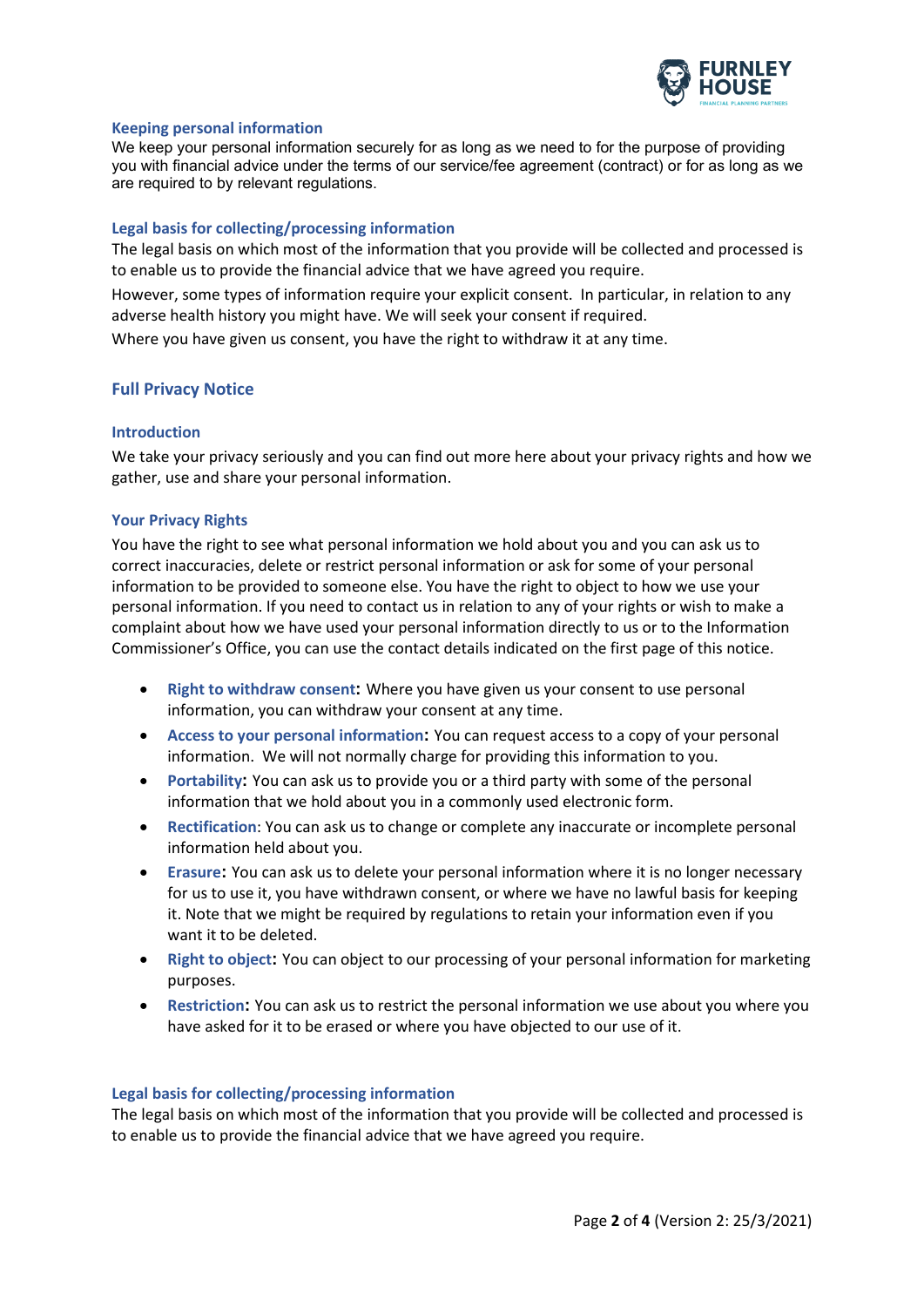

However, some types of information require your explicit consent. In particular, where we identify that it is relevant to obtain details from you in relation to any adverse health history you might have, we will seek your explicit consent.

Where you have given us consent, you have the right to withdraw it at any time.

# **What kinds of personal information we use**

We use information relating to your personal situation and financial position.

# **How we gather your personal information**

We obtain personal information:

- directly from you, usually in a face to face meeting but potentially also by telephone or other means;
- from other organisations such as investment/pension/insurance providers, where you have provided authority for them to share information relating to your existing plans;
- from your professional advisers, where you have provided authority for them to share information.
- We may also obtain some personal information from recording calls or meetings or by making contemporaneous notes of calls or meetings.

## **How we use your personal information**

We hold your personal information as Data Controllers in accordance with the requirements of the Data Protection Act 2018.

We use this information to analyse your current and future financial needs so that we can ensure that any subsequent advice takes due account of, and is suitable to, your circumstances.

We will not share your information with any other party except as indicated in this Privacy Statement or where required to do so by any statutory, governmental or regulatory body for legitimate purposes.

# **Sharing and transferring personal information**

Where necessary to the provision of our service, we may share your personal information with third parties. The categories of third party are listed below.

- Insurance Providers
- Pension Providers
- Annuity providers
- Investment Providers
- Investment Platforms
- Providers of pension transfer comparison reports
- Compliance Advisers
- Legal Advisers
- Back Office Systems Providers
- Outsourced Paraplanning services
- Superbia Shared Services